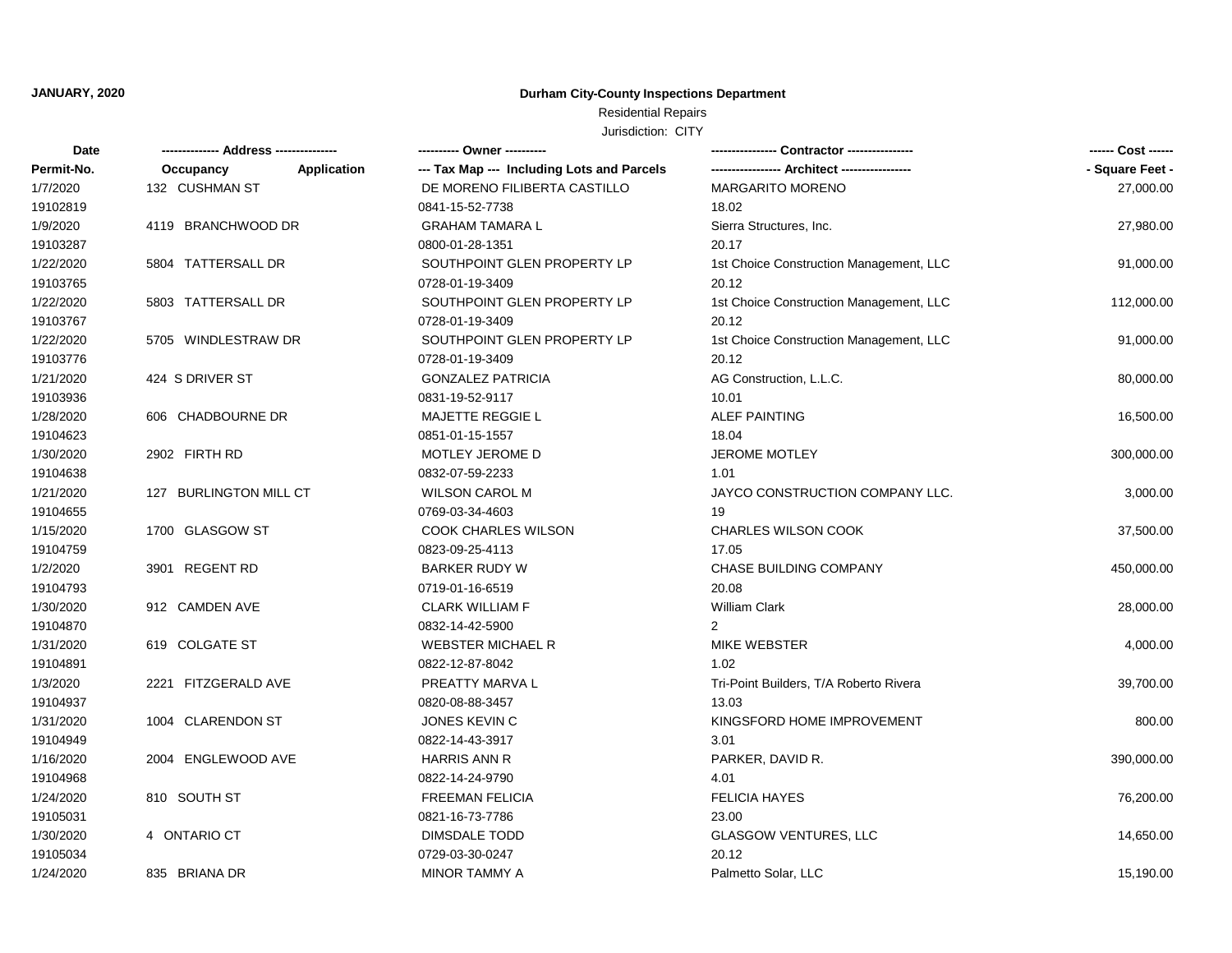## Residential Repairs

| Date       | ------------- Address -------------- |             | ---------- Owner ----------                | - Contractor ----------------              |                 |
|------------|--------------------------------------|-------------|--------------------------------------------|--------------------------------------------|-----------------|
| Permit-No. | Occupancy                            | Application | --- Tax Map --- Including Lots and Parcels |                                            | - Square Feet - |
| 19105074   |                                      |             | 0825-03-43-1132                            | 16.03                                      |                 |
| 1/31/2020  | 2712 OLD SUGAR RD                    |             | <b>BARNES ROBERT RUSSELL</b>               | Nathan Lawton                              | 9,000.00        |
| 19105092   |                                      |             | 0810-12-85-7705                            | 20.07                                      |                 |
| 1/22/2020  | 4700 EMPEROR BLVD                    |             | <b>IMPERIAL HOTEL GROUP LTD</b>            | LINEBERRY ARCHITECTURAL GROUP              | 949,450.00      |
| 19105133   |                                      |             | 0747-04-74-8572                            | 20.14                                      |                 |
| 1/24/2020  | 2739 MANSFIELD AVE                   |             | <b>GLENN EUNICE G</b>                      | Marlo Clark                                | 2,000.00        |
| 19105141   |                                      |             | 0841-06-48-6332                            | 18.02                                      |                 |
| 1/31/2020  | 4631 STAFFORD DR                     |             | MOUNT MARY L TRUSTEE                       | RJ Wolf Building                           | 7,000.00        |
| 19105202   |                                      |             | 0802-02-59-4327                            | 17.07                                      |                 |
| 1/3/2020   | 714 CARROLL ST                       |             | THOMPSON DONESHA C                         | DONESHA THOMPSON                           | 31,300.00       |
| 19105227   |                                      |             | 0821-10-46-8914                            | 5                                          |                 |
| 1/9/2020   | 217 KINSALE DR                       |             | SMELTZ ALAN MATTHEW                        | D Walsh Construction Co LLc                | 39,000.00       |
| 19105228   |                                      |             | 0709-03-02-7427                            | 20.18                                      |                 |
| 1/8/2020   | 1009 BYRAM RD                        |             | <b>TOPPINS STEPHEN MICHAEL</b>             | Accelerate Solar LLC                       | 27,060.00       |
| 19105237   |                                      |             | 0850-02-96-2534                            | 18.08                                      |                 |
| 1/7/2020   | 616 STARRY SKY DR                    |             | LENNAR CAROLINAS LLC                       | Accelerate Solar LLC                       | 32,600.00       |
| 19105239   |                                      |             | 0860-01-07-0461                            | 18.08                                      |                 |
| 1/7/2020   | 3001 TRAIL WOOD DR                   |             | SEYLER THORSTEN MARKUS                     | Hearthstone Luxury Homes, LLC              | 61,600.00       |
| 19105240   |                                      |             | 0813-01-47-3296                            | 17.07                                      |                 |
| 1/3/2020   | 6 WESTRIDGE DR                       |             | NUERNBERGER DOUGLAS E                      | MORRIS CONSTRUCTION, INC., J.D.            | 63,200.00       |
| 19105245   |                                      |             | 0719-04-90-2095                            | 20.11                                      |                 |
| 1/3/2020   | 1014 HALE ST                         |             | <b>GADDE SYAM</b>                          | Nicholas Eubank                            | 22,142.00       |
| 19105252   |                                      |             | 0822-13-14-7361                            | 4.02                                       |                 |
| 1/14/2020  | 1019 ONSLOW ST                       |             | <b>KENNEDY RALPH G</b>                     | <b>Timothy Ellenson</b>                    | 375,000.00      |
| 19105280   |                                      |             | 0822-15-54-2208                            | 3.01                                       |                 |
| 1/9/2020   | 2645 OLEANDER DR                     |             | ANDERS WENDY J                             | LANDVISION DESIGNS, INC.                   | 10,000.00       |
| 19105291   |                                      |             | 0759-03-12-5693                            | 18.05                                      |                 |
| 1/16/2020  | 305 TRUCE ST                         |             | QUINN PARTNERS LLC                         | William F Cheek                            | 100,000.00      |
| 19105293   |                                      |             | 0831-16-72-6887                            | 10.01                                      |                 |
| 1/3/2020   | 1106 LIBERTY ST                      |             | INTERNATIONAL HOME DEVELOPERS              | Alanis Home Remodeling & Company           | 27,300.00       |
| 19105296   |                                      |             | 0831-11-56-1183                            | 10.01                                      |                 |
| 1/21/2020  | 1117 EVA ST                          |             | LEGACY PROPERTY INVESTMENTS                | <b>William F Cheek</b>                     | 101,000.00      |
| 19105317   |                                      |             | 0831-11-56-3657                            | 10.01                                      |                 |
| 1/3/2020   | 1435 ACADIA ST                       |             | HUBBELL EDWARD JOSEPH III                  | DLT Construction & Demolition Company, LLC | 1,000.00        |
| 19105322   |                                      |             | 0832-13-13-1404                            | 2                                          |                 |
| 1/3/2020   | 1602 E MAIN ST                       |             | BEAVER KIMBERLY J M CO-TRUSTEE             | Beaver Contracting, LLC                    | 5,000.00        |
| 19105327   |                                      |             | 0831-14-43-4645                            | 11                                         |                 |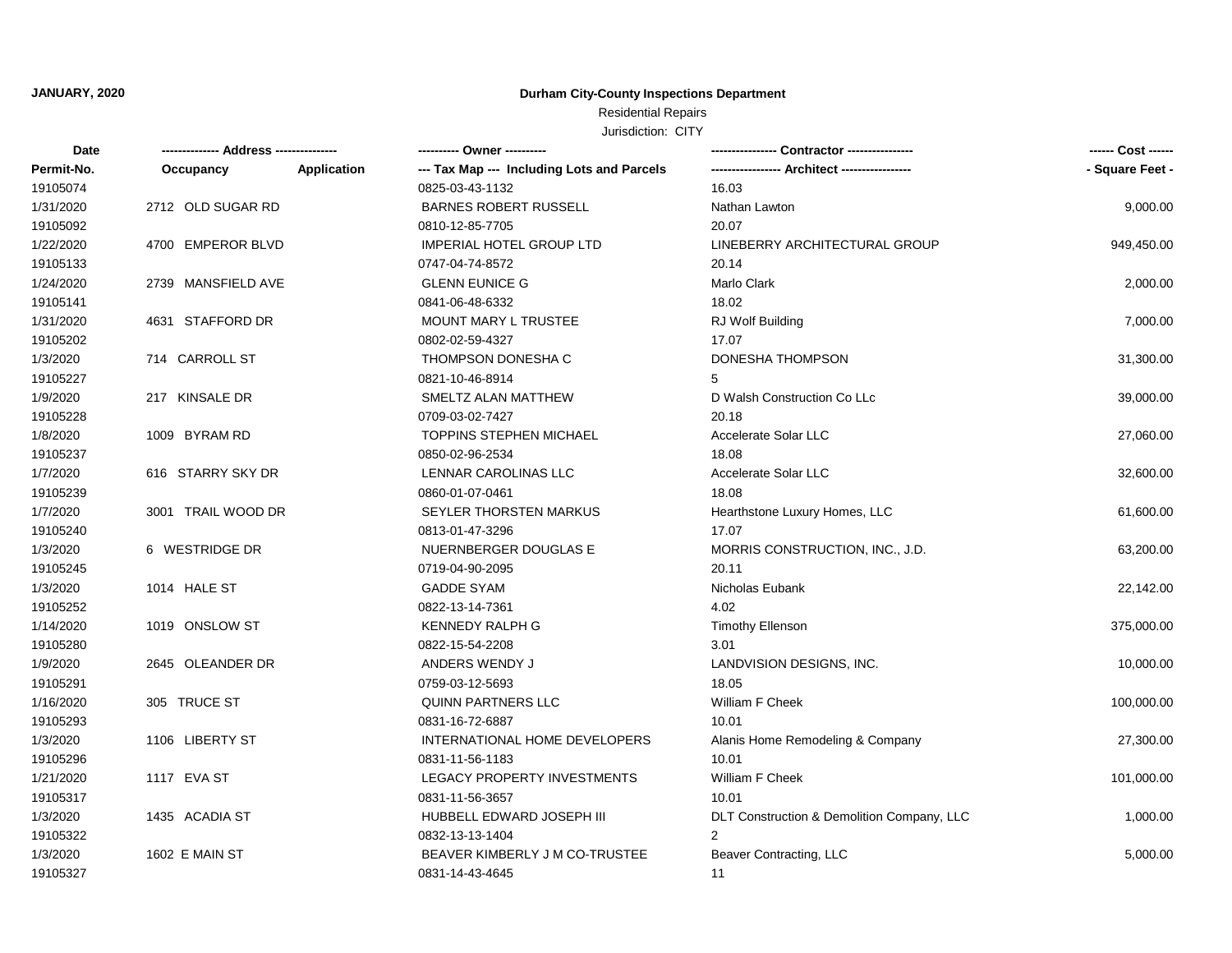# Residential Repairs

| Date       |                       |             | ---------- Owner ----------                | - Contractor ----------------                    |                 |
|------------|-----------------------|-------------|--------------------------------------------|--------------------------------------------------|-----------------|
| Permit-No. | Occupancy             | Application | --- Tax Map --- Including Lots and Parcels |                                                  | - Square Feet - |
| 1/7/2020   | 1009 SPRUCE ST        |             | <b>HUDSON DANIEL</b>                       | ABSOLUTE CONSTRUCTION GROUP, LLC.                | 18,385.00       |
| 19105339   |                       |             | 0831-11-57-3481                            | 10.01                                            |                 |
| 1/3/2020   | 103 VICTORIAN OAKS DR |             | PRIVRATSKY JAMIE R TRUSTEE                 | <b>Blue Raven Solar LLC</b>                      | 24,518.00       |
| 19105347   |                       |             | 0729-01-25-7169                            | 20.11                                            |                 |
| 1/6/2020   | 111 HUTTY LN          |             | <b>GHD-STERLING LLC</b>                    | <b>Blue Raven Solar LLC</b>                      | 13,025.00       |
| 19105353   |                       |             | 0747-02-89-6672                            | 20.14                                            |                 |
| 1/6/2020   | 5311 LYON FARM DR     |             | CALL ROBERT J III                          | <b>Blue Raven Solar LLC</b>                      | 20,485.00       |
| 19105354   |                       |             | 0727-01-36-1173                            | 20.12                                            |                 |
| 1/6/2020   | 824 POPLAR ST         |             | <b>SEGALL MATTHEW</b>                      | <b>Blue Raven Solar LLC</b>                      | 8,993.00        |
| 19105355   |                       |             | 0850-04-84-4972                            | 18.05                                            |                 |
| 1/6/2020   | 200 LODESTONE DR      |             | MACLENNAN RYAN A                           | <b>Blue Raven Solar LLC</b>                      | 11,283.00       |
| 19105359   |                       |             | 0851-03-23-2612                            | 18.04                                            |                 |
| 1/6/2020   | 604 WINDCREST RD      |             | <b>CAIN RICHARD P</b>                      | <b>Blue Raven Solar LLC</b>                      | 14,746.00       |
| 19105361   |                       |             | 0728-01-16-8838                            | 20.12                                            |                 |
| 1/15/2020  | 416 LODESTONE DR      |             | <b>GALARZA EVALILIA</b>                    | <b>Blue Raven Solar LLC</b>                      | 10,714.00       |
| 19105363   |                       |             | 0851-01-25-3414                            | 18.04                                            |                 |
| 1/7/2020   | 2501 HART ST          |             | AGUIRRE MONICA GUADALUPE                   | <b>MONICA FLORA</b>                              | 9,500.00        |
| 19105372   |                       |             | 0831-16-73-6324                            | 10.01                                            |                 |
| 1/6/2020   | 2618 AUGUSTA DR       |             | <b>BELIN MARGARETTA L</b>                  | <b>GARUDA CUSTOM DECKS</b>                       | 16,000.00       |
| 19105373   |                       |             | 0820-06-28-5379                            | 7                                                |                 |
| 1/9/2020   | 1218 VICKERS AVE      |             | SCHRODER VANESSA T                         | Old North State Landscape Development, Inc.      | 98,500.00       |
| 19105381   |                       |             | 0821-15-54-9341                            |                                                  |                 |
| 1/7/2020   | 1603 GREENLEAF ST     |             | DAY WILLIE J                               | Turnlight Partners Ltd.                          | 34,265.00       |
| 19105408   |                       |             | 0832-18-31-3835                            | 2                                                |                 |
| 1/7/2020   | 513 MORNINGSIDE DR    |             | <b>BYRD GREGORY P</b>                      | Ram Jack T/A Foundation Solutions, LLC           | 3,050.00        |
| 19105413   |                       |             | 0729-03-03-5591                            | 20.11                                            |                 |
| 1/7/2020   | 5211 MARCELLA CT      |             | HALL DEDE W                                | DTR GROUP INC, THE                               | 22,782.00       |
| 19105414   |                       |             | 0709-01-35-3281                            | 20.18                                            |                 |
| 1/8/2020   | 105 ACCURA CT         |             | WADE BRENDA J                              | CW of Raleigh/Durham LLC - Champion Window Co of | 19,008.00       |
| 19105415   |                       |             | 0814-02-69-6256                            | 16.04                                            |                 |
| 1/8/2020   | 106 LARKSPUR CIR      |             | <b>BAILEY WILLIAM GAINES</b>               | CW of Raleigh/Durham LLC - Champion Window Co of | 24,220.00       |
| 19105417   |                       |             | 0727-02-78-2355                            | 20.13                                            |                 |
| 1/8/2020   | 1124 GURLEY ST        |             | MASTRANGELO NINA                           | 8MSolar LLC                                      | 18,000.00       |
| 19105419   |                       |             | 0831-05-29-0859                            | 9                                                |                 |
| 1/8/2020   | 2305 ALABAMA AVE      |             | LEEPER AMY M                               | <b>Little Corner Construction</b>                | 24,100.00       |
| 19105421   |                       |             | 0822-05-08-0644                            | 4.01                                             |                 |
| 1/6/2020   | 7402 HERNDON RD       |             | DREES COMPANY THE                          | THE DREES HOMES COMPANY                          | 16.000.00       |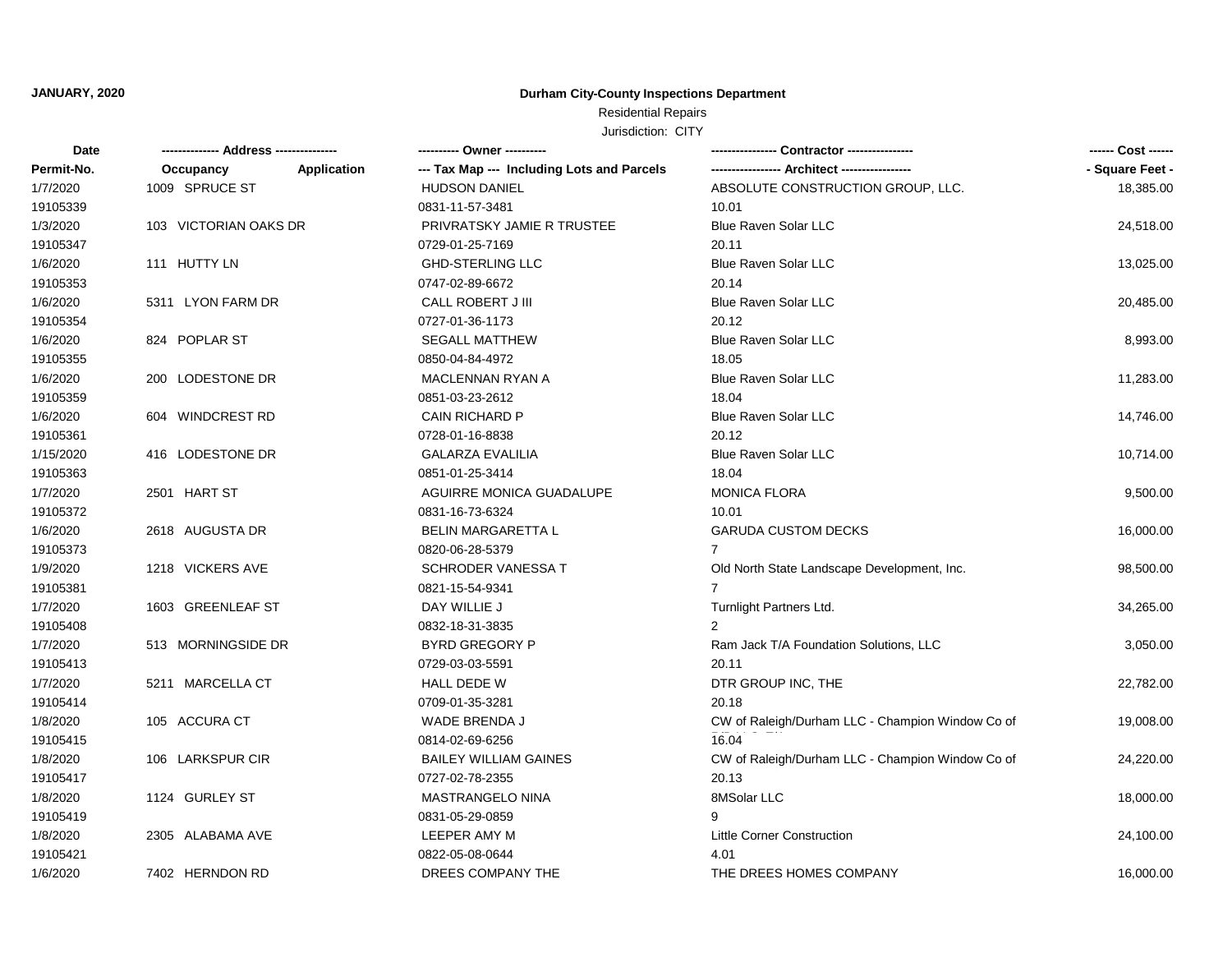# Residential Repairs

| Date       | ------------- Address -------------- |             | ---------- Owner ----------                | - Contractor ----------------                          |                 |
|------------|--------------------------------------|-------------|--------------------------------------------|--------------------------------------------------------|-----------------|
| Permit-No. | Occupancy                            | Application | --- Tax Map --- Including Lots and Parcels |                                                        | - Square Feet - |
| 19105422   |                                      |             | 0727-01-09-2882                            | 20.12                                                  |                 |
| 1/17/2020  | 3714 ETON RD                         |             | <b>CUMMING ERIC</b>                        | Eric Cumming                                           | 25,000.00       |
| 19105424   |                                      |             | 0719-01-38-7881                            | 20.08                                                  |                 |
| 1/9/2020   | 111 W PIEDMONT AVE                   |             | SELF HELP VENTURES FUND                    | SOUTHERN ENERGY MANAGEMENT, INC                        | 24,632.00       |
| 19105425   |                                      |             | 0821-16-73-9135                            | 12.01                                                  |                 |
| 1/8/2020   | 2808 MONTGOMERY ST                   |             | BELLAVIA MAUREEN ANNE                      | Hylton Daniel Properties, LLC.                         | 78,000.00       |
| 19105426   |                                      |             | 0811-18-41-9256                            | 20.17                                                  |                 |
| 1/7/2020   | 2803 MCDOWELL RD                     |             | <b>BUTZ CHRISTOPHER</b>                    | Fernando Rubio                                         | 19,000.00       |
| 19105427   |                                      |             | 0811-19-60-6786                            | 20.17                                                  |                 |
| 1/27/2020  | 3603 STONEYBROOK DR                  |             | <b>GUPTA DIVAKAR</b>                       | <b>NC Solar Now</b>                                    | 23,587.00       |
| 19105430   |                                      |             | 0813-04-51-3883                            | 17.05                                                  |                 |
| 1/22/2020  | 67 DUDLEY CIR                        |             | <b>FARES MOLLY JO</b>                      | Falcone Crawl Space & Structural Repair, LLC           | 7,047.00        |
| 19105440   |                                      |             | 0759-01-15-5743                            | 18.05                                                  |                 |
| 1/8/2020   | 3414 PINAFORE DR                     |             | <b>OSMAN ROBERT E</b>                      | Falcone Crawl Space & Structural Repair, LLC           | 16,154.00       |
| 19105442   |                                      |             | 0801-04-71-0017                            | 20.17                                                  |                 |
| 1/8/2020   | 2211 WHITLEY DR                      |             | <b>COCHRAN MARIE A</b>                     | Ram Jack T/A Foundation Solutions, LLC                 | 5,600.00        |
| 19105444   |                                      |             | 0820-06-39-8955                            |                                                        |                 |
| 1/8/2020   | 1227 LANDON ST                       |             | <b>JOHNSON MARSHALL L</b>                  | Ram Jack T/A Foundation Solutions, LLC                 | 5,100.00        |
| 19105445   |                                      |             | 0831-08-98-6821                            | 10.02                                                  |                 |
| 1/8/2020   | 3403 DOVER RD                        |             | LUTEMAN STEPHEN E                          | Ram Jack T/A Foundation Solutions, LLC                 | 2,850.00        |
| 19105447   |                                      |             | 0810-14-43-5193                            | 20.08                                                  |                 |
| 1/14/2020  | 1905 S ALSTON AVE                    |             | <b>WATSON WILLIAM ROBERT JR</b>            | <b>WILLIAM WATSON</b>                                  | 15,000.00       |
| 19105450   |                                      |             | 0830-10-26-7098                            | 20.09                                                  |                 |
| 1/13/2020  | 606 S BUCHANAN BLVD                  |             | <b>LUKNIGHT BRAM</b>                       | Bram D. Luknight                                       | 21,300.00       |
| 19105451   |                                      |             | 0821-07-57-0559                            |                                                        |                 |
| 1/21/2020  | 200 WOOD VALLEY CT                   |             | SIMONEAUX DAVID                            | POWER LIFT FOUNDATION REPAIR - T/A BOLIN               | 8,400.00        |
| 19105455   |                                      |             | 0729-03-34-9885                            | 20.10                                                  |                 |
| 1/30/2020  | 727 N MANGUM ST                      |             | UDI COMMUNITY DEVELOPMENT                  | STRUCTURE BUILDING CO, INC                             | 36,000.00       |
| 19105457   |                                      |             | 0831-05-09-8342                            | 8.02                                                   |                 |
| 1/8/2020   | 12 KILKENNY CT                       |             | <b>GOMEZ FRANK ELEAZER</b>                 | Ram Jack T/A Foundation Solutions, LLC                 | 4,400.00        |
| 19105471   |                                      |             | 0728-03-41-5233                            | 20.13                                                  |                 |
| 1/24/2020  | 314 VILLA DR                         |             | ABRAHAM JAY J                              | Premier Pools & Spas - Dream Splash International LLC, | 182,500.00      |
| 19105472   |                                      |             | 0846-03-02-4557                            | 21                                                     |                 |
| 1/13/2020  | 3201 WILDERNESS RD                   |             | <b>GRAY C JARRETT JR</b>                   | <b>Blue Raven Solar LLC</b>                            | 17,627.00       |
| 19105482   |                                      |             | 0814-03-43-5178                            | 17.07                                                  |                 |
| 1/9/2020   | 3123 ANNANDALE RD                    |             | <b>MANZON ERIC A</b>                       | CHAPEL HILL CONSTRUCTION                               | 35,975.00       |
| 19105483   |                                      |             | 0801-04-54-5863                            | 20.17                                                  |                 |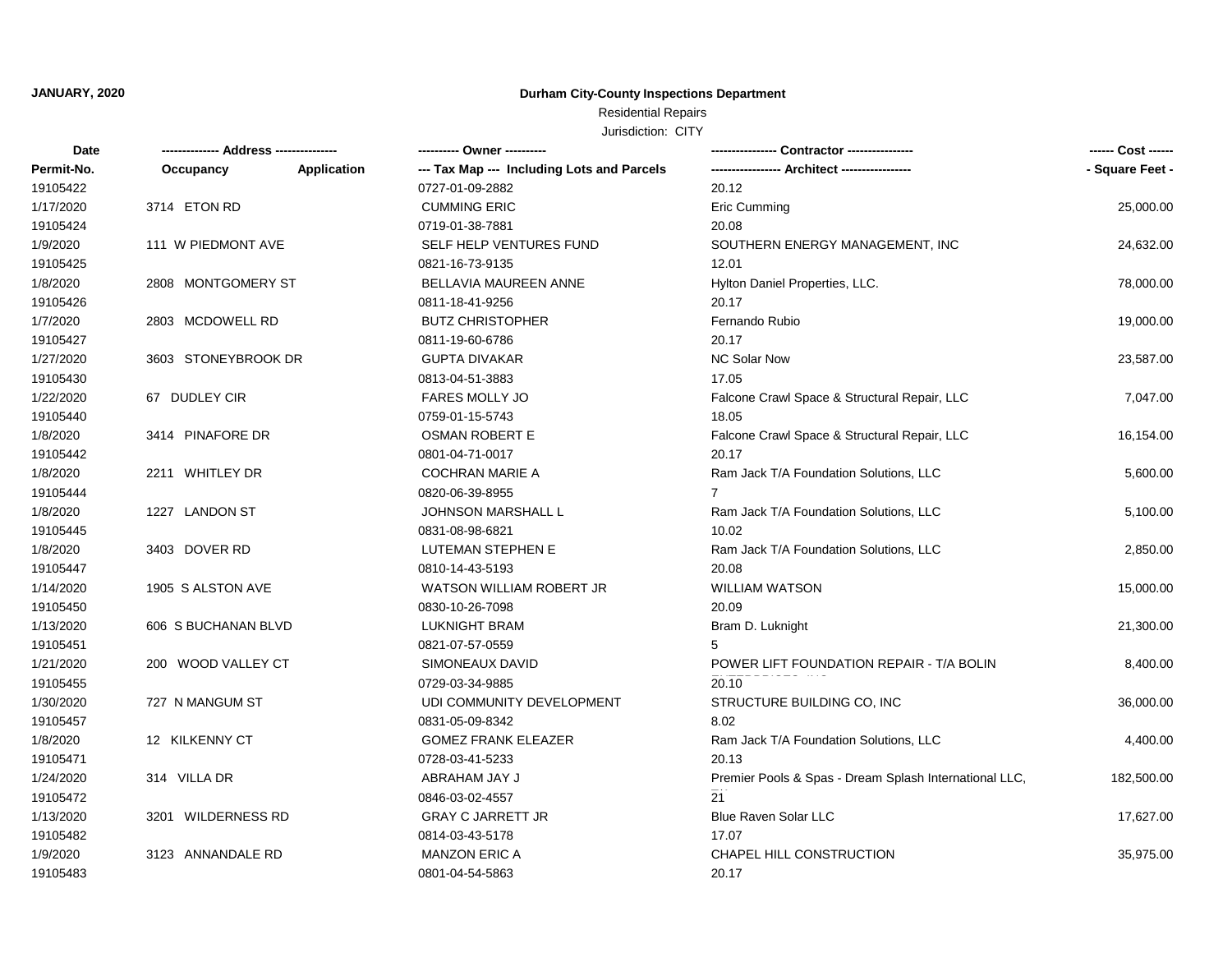# Residential Repairs

| Date       |                     |             | ---------- Owner ----------                |                                                      |                 |
|------------|---------------------|-------------|--------------------------------------------|------------------------------------------------------|-----------------|
| Permit-No. | Occupancy           | Application | --- Tax Map --- Including Lots and Parcels |                                                      | - Square Feet - |
| 1/9/2020   | 102 GRADUATE CT     |             | <b>SNELL CHRISTOPHER</b>                   | CHAPEL HILL CONSTRUCTION                             | 45,830.00       |
| 19105486   |                     |             | 0717-01-47-2409                            | 20.12                                                |                 |
| 1/3/2020   | 5910 FARRINGTON RD  |             | CRP-GREP OVERTURE CHAPEL HILL              | <b>HOT SPRINGS POOLS</b>                             | 79,000.00       |
| 19105497   |                     |             | 0708-01-47-1368                            |                                                      |                 |
| 1/15/2020  | 1326 SOUTHPOINT TRL |             | PERDUE TERESA G                            | Porch Conversion LLC                                 | 16,320.00       |
| 19105513   |                     |             | 0717-01-18-9419                            | 20.2                                                 |                 |
| 1/13/2020  | 7 TRAVIS CIR        |             | ODOM JOYCE TRUMBO                          | VALUE BUILDING SERVICES, INC.                        | 21,059.00       |
| 19105519   |                     |             | 0728-04-61-7741                            | 20.13                                                |                 |
| 1/17/2020  | 452 JEROME RD       |             | <b>DESMARAIS ROBERT</b>                    | AAPCO OF RICHMOND-WEST, INC., T/A SOLAR TYME         | 12,000.00       |
| 19105521   |                     |             | 0739-01-17-7946                            | 20.10                                                |                 |
| 1/13/2020  | 3716 ST MARKS RD    |             | RAND RICHARD N III                         | Ram Jack T/A Foundation Solutions, LLC               | 11,400.00       |
| 19105523   |                     |             | 0810-17-10-6409                            | 20.08                                                |                 |
| 1/2/2020   | 2918 S ROXBORO ST   |             | <b>INFLIGHT PROPERTY SOLUTIONS</b>         | Done Right the First Time Contractors - Troy Anthony | 1,000.00        |
| 19105528   |                     |             | 0820-13-24-3430                            | 20.09                                                |                 |
| 1/7/2020   | 1718 N ROXBORO ST   |             | <b>MADISON SIMMONS HOMES &amp;</b>         | LONG DEVELOPERS, LLC.                                | 15,825.00       |
| 19105530   |                     |             | 0832-13-23-3247                            |                                                      |                 |
| 1/3/2020   | 1812 ATTERBURY LN   |             | <b>KEATON SUSAN K</b>                      | <b>SUSAN K KEATON</b>                                | 1,000.00        |
| 19105541   |                     |             | 0814-02-87-9925                            | 16.04                                                |                 |
| 1/14/2020  | 3603 CEDARBIRD WAY  |             | JORDAN JAMES NORMAN III                    | Kat Parker Design                                    | 15,000.00       |
| 19105557   |                     |             | 0800-69-84-5992                            | 20.17                                                |                 |
| 1/17/2020  | 2001 CEDAR GROVE DR |             | POTTS JEREMY N                             | 8MSolar LLC                                          | 26,571.00       |
| 19105559   |                     |             | 0759-03-11-5234                            | 20.14                                                |                 |
| 1/17/2020  | 4509 BRIMMER ST     |             | ROBBINS MASON W                            | Sun Dollar Energy, LLC                               | 10,000.00       |
| 19105561   |                     |             | 0749-04-83-8010                            | 20.14                                                |                 |
| 1/13/2020  | 2522 HIGHLAND AVE   |             | <b>COZART KATHY K</b>                      | Ram Jack T/A Foundation Solutions, LLC               | 5,550.00        |
| 19105562   |                     |             | 0832-09-27-2386                            | 1.01                                                 |                 |
| 1/16/2020  | 106 WOODTRELLIS CT  |             | KIM CHRIS HYUNIL                           | Thompson & Son Energy Solutions LLC                  | 36,493.00       |
| 19105563   |                     |             | 0860-01-08-9289                            | 18.05                                                |                 |
| 1/15/2020  | 5 VANDORA PL        |             | <b>MILKO JAMES T</b>                       | Dreps Construction, LLC, Matt                        | 20,750.00       |
| 19105564   |                     |             | 0801-03-43-6261                            | 20.17                                                |                 |
| 1/13/2020  | 1122 STONEBRIDGE DR |             | <b>GRIER STEVEN C</b>                      | SOUTHERN EXPOSURE SUNROOMS                           | 12,780.00       |
| 19105565   |                     |             | 0846-03-13-7551                            | 21                                                   |                 |
| 1/31/2020  | 1911 W CLUB BLVD    |             | KNAPP STEPHANIE JO                         | Zarazua Enterprises                                  | 9,880.00        |
| 19105566   |                     |             | 0822-10-35-2058                            | 4.01                                                 |                 |
| 1/3/2020   | 21 RHYN CT          |             | <b>MURCIA FRANCISCO JAVIER</b>             | SAWYER, BRIAN                                        | 1,000.00        |
| 19105569   |                     |             | 0833-20-92-7495                            | 18.01                                                |                 |
| 1/13/2020  | 5 W BAYBERRY CT     |             | ELKINS REBECCA A                           | <b>JES TARHEEL LLC</b>                               | 3,419.00        |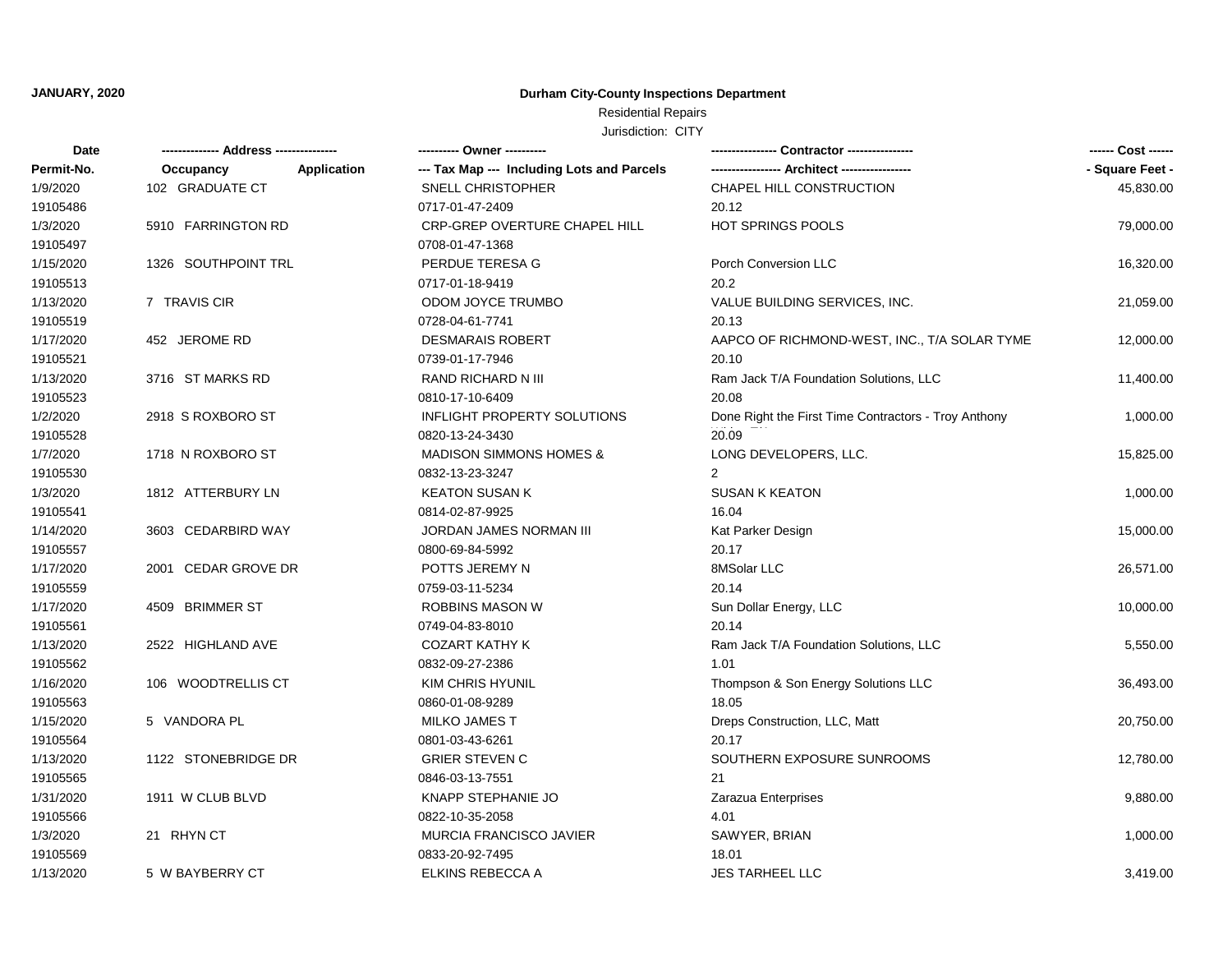# Residential Repairs

| Date       |                       |             | ---------- Owner ----------                | - Contractor ---------------              |                 |
|------------|-----------------------|-------------|--------------------------------------------|-------------------------------------------|-----------------|
| Permit-No. | Occupancy             | Application | --- Tax Map --- Including Lots and Parcels |                                           | - Square Feet - |
| 19105595   |                       |             | 0718-02-59-1964                            | 20.11                                     |                 |
| 1/14/2020  | 1219 SEDGEFIELD ST    |             | MAYE ANNA MARIA HAWLEY                     | <b>JES TARHEEL LLC</b>                    | 16,149.00       |
| 19105596   |                       |             | 0822-10-45-5654                            | 3.01                                      |                 |
| 1/13/2020  | 2915 APPLING WAY      |             | SIIRILA JARED T                            | <b>JES TARHEEL LLC</b>                    | 5,580.00        |
| 19105597   |                       |             | 0759-03-20-8606                            | 20.14                                     |                 |
| 1/22/2020  | 1112 WELLS ST         |             | MIDDLETON C TOWNSEND                       | Dragonfly Ventures, LLC                   | 200,000.00      |
| 19105600   |                       |             | 0821-14-43-3718                            | 7                                         |                 |
| 1/14/2020  | 103 ELMSFORD ST       |             | <b>MCCORMICK SHANNON</b>                   | <b>NC Solar Now</b>                       | 14,175.00       |
| 19105602   |                       |             | 0850-03-14-2502                            | 18.05                                     |                 |
| 1/14/2020  | 1009 POPLAR ST        |             | THOMPSON THOMAS J                          | <b>NC Solar Now</b>                       | 20,820.00       |
| 19105603   |                       |             | 0850-04-74-8190                            | 18.05                                     |                 |
| 1/14/2020  | 1025 SANDTRAP WAY     |             | PULTE HOME COMPANY LLC                     | <b>NC Solar Now</b>                       | 20,793.00       |
| 19105605   |                       |             | 0749-74-50-7452                            | 18.05                                     |                 |
| 1/27/2020  | 701 LYON TREE LN      |             | <b>GRAHAM NATHANIEL</b>                    | <b>NC Solar Now</b>                       | 29,547.00       |
| 19105606   |                       |             | 0727-03-33-6932                            | 20.12                                     |                 |
| 1/17/2020  | 123 ROSEDALE CREEK DR |             | ROHLIK DAWN M                              | <b>NC Solar Now</b>                       | 18,500.00       |
| 19105607   |                       |             | 0769-03-32-8247                            | 19                                        |                 |
| 1/17/2020  | 110 TURNSTONE DR      |             | POLLAK STEVEN H                            | <b>NC Solar Now</b>                       | 13,267.00       |
| 19105608   |                       |             | 0769-01-16-2172                            | 19                                        |                 |
| 1/13/2020  | 3505 MANFORD DR       |             | JOHNSON JANE U                             | Jane Johnson                              | 31,657.00       |
| 19105609   |                       |             | 0810-20-91-7109                            | 20.07                                     |                 |
| 1/24/2020  | 219 MILL CHAPEL RD    |             | <b>ORENSTEIN RAPHAEL</b>                   | <b>NC Solar Now</b>                       | 22,000.00       |
| 19105610   |                       |             | 0707-01-27-7202                            | 20.12                                     |                 |
| 1/17/2020  | 2312 N DUKE ST        |             | MCCRAY JANNIE                              | Blue Raven Solar LLC                      | 9,561.00        |
| 19105613   |                       |             | 0822-08-88-0924                            | 1.02                                      |                 |
| 1/30/2020  | 208 S GUTHRIE AVE     |             | <b>THOMAS LAURA PAIGE</b>                  | Neal Contracting - Wesley Grant Neal, T/A | 70,000.00       |
| 19105618   |                       |             | 0831-15-62-5949                            | 10.01                                     |                 |
| 1/17/2020  | 2149 CHARLES ST       |             | <b>HOLEMAN BRIAN F</b>                     | CASTON HOME BUILDERS INC.                 | 40,000.00       |
| 19105625   |                       |             | 0820-10-37-7216                            | 13.04                                     |                 |
| 1/14/2020  | 1103 NINTH ST         |             | <b>GUCKIAN ERIC LYONS</b>                  | Hershberger, Todd Brindley                | 270,000.00      |
| 19105641   |                       |             | 0822-14-34-0685                            | 4.01                                      |                 |
| 1/17/2020  | 802 KENT ST           |             | MENAKER MARK YEHUDA                        | Tropical Painting & General Const. Co.    | 14,715.00       |
| 19105643   |                       |             | 0821-10-47-0105                            | 5                                         |                 |
| 1/17/2020  | 1109 FERN ST          |             | <b>JOYCE ABIGAIL SAJOR</b>                 | REGIONAL WATERPROOFING CO INC             | 6,644.00        |
| 20100001   |                       |             | 0831-07-57-2646                            | 9                                         |                 |
| 1/17/2020  | 5019 LINDEN OAKS AVE  |             | <b>SCOTT PATRICK</b>                       | REGIONAL WATERPROOFING CO INC             | 6,644.00        |
| 20100002   |                       |             | 0729-01-06-2387                            | 20.11                                     |                 |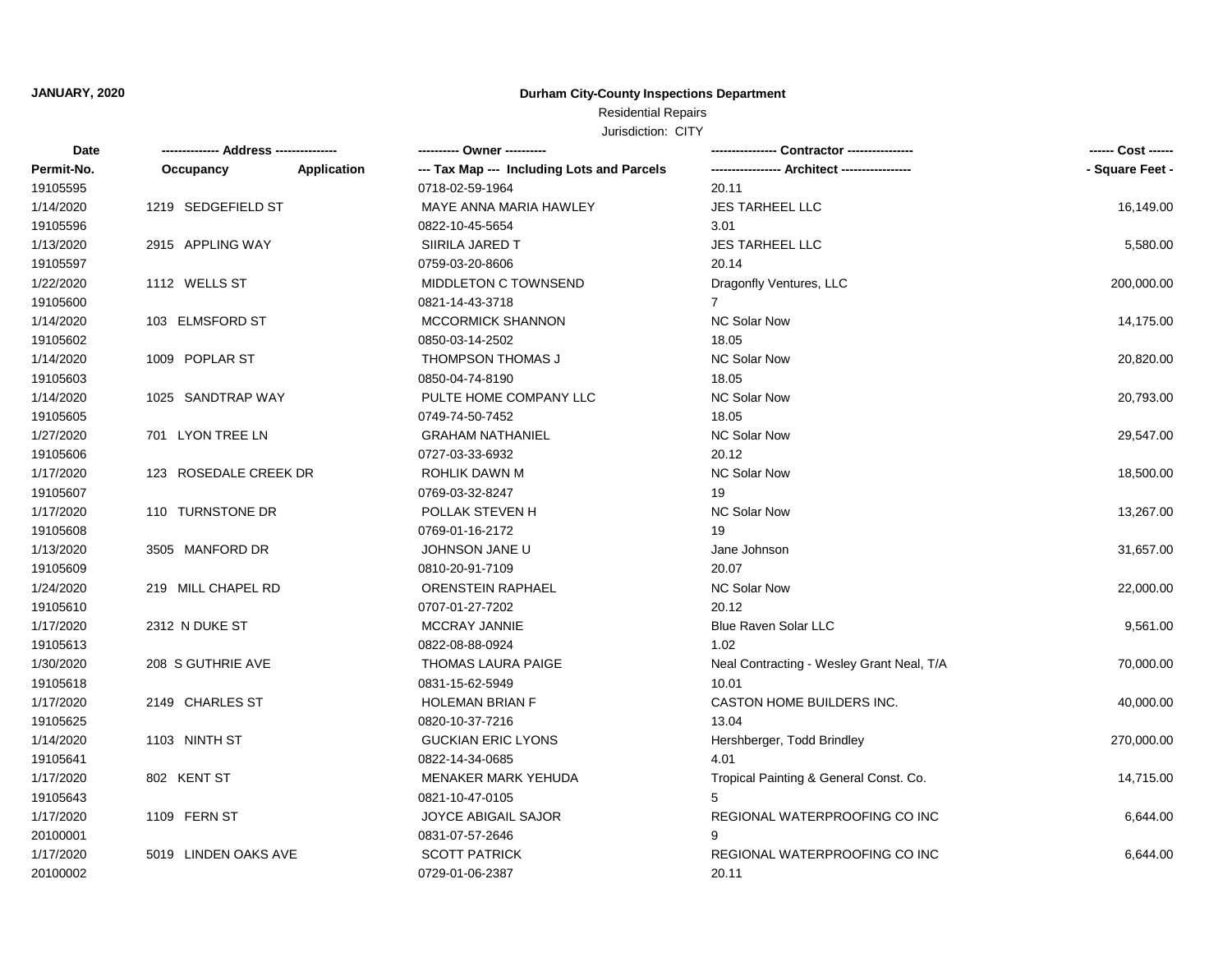## Residential Repairs

| Date       |                          |             | ---------- Owner ----------                |                                                       |                 |
|------------|--------------------------|-------------|--------------------------------------------|-------------------------------------------------------|-----------------|
| Permit-No. | Occupancy                | Application | --- Tax Map --- Including Lots and Parcels |                                                       | - Square Feet - |
| 1/29/2020  | 2126 EDWIN AVE           |             | <b>STRAUSS BENJAMIN W</b>                  | Claris, Inc.                                          | 120,000.00      |
| 20100004   |                          |             | 0822-05-18-6276                            | 4.01                                                  |                 |
| 1/24/2020  | 1612 CREIGHTON HALL WAY  |             | <b>GALBREATH KHARLON A</b>                 | Sun Dollar Energy, LLC                                | 9,000.00        |
| 20100009   |                          |             | 0850-03-11-0230                            | 18.05                                                 |                 |
| 1/24/2020  | 2016 SPRUNT AVE          |             | NEWTON DAVID H                             | David Newton                                          | 27,000.00       |
| 20100014   |                          |             | 0822-10-26-5865                            | 4.01                                                  |                 |
| 1/17/2020  | 1102 GRANT ST            |             | DAVIS CHRISTINA M                          | Carolina Restoration Services of North Carolina, Inc. | 3,000.00        |
| 20100016   |                          |             | 0831-17-01-9178                            | 13.01                                                 |                 |
| 1/17/2020  | 2611 NEWQUAY ST          |             | <b>TAYLOR CARROLL F</b>                    | Carolina Restoration Services of North Carolina, Inc. | 1,050.00        |
| 20100017   |                          |             | 0803-04-53-9754                            | 17.07                                                 |                 |
| 1/21/2020  | 3107 CAMELOT CT          |             | <b>HARNETT WILLIAM T</b>                   | <b>HALLAN CONSTRUCTION</b>                            | 4,000.00        |
| 20100027   |                          |             | 0801-04-72-1318                            | 20.17                                                 |                 |
| 1/21/2020  | 4 EASTERN WAY            |             | <b>ICDC LLC</b>                            | Howard Pendergraph III                                | 1,000.00        |
| 20100029   |                          |             | 0840-05-29-2814                            | 18.02                                                 |                 |
| 1/22/2020  | 604 DULUTH ST            |             | ROZEAR MARVIN P                            | BERINI, JOE F., CONST. CO.                            | 105,000.00      |
| 20100030   |                          |             | 0803-04-92-9861                            | 17.07                                                 |                 |
| 1/27/2020  | 4219 SWARTHMORE RD       |             | BOBBITT CAROLINA RAMPOLLA                  | <b>Tupper Custom Homes LLC</b>                        | 35,000.00       |
| 20100034   |                          |             | 0709-04-94-6188                            | 20.18                                                 |                 |
| 1/30/2020  | 2508 ATLANTIC ST         |             | <b>CRAWFORD MARGARET</b>                   | <b>Terence O'Neal</b>                                 | 26,000.00       |
| 20100037   |                          |             | 0820-08-87-5847                            | 13.03                                                 |                 |
| 1/23/2020  | 3020 WADE RD             |             | ROSENBERG ALEXANDER                        | SOUTHERN ENERGY MANAGEMENT, INC                       | 27,168.00       |
| 20100040   |                          |             | 0810-06-49-7888                            | 20.17                                                 |                 |
| 1/21/2020  | 1004 LATITUDE DR         |             | D R HORTON INC                             | D.R. Horton, Inc., T/A Emerald Homes                  | 5,000.00        |
| 20100042   |                          |             | 0830-03-21-5950                            | 20.26                                                 |                 |
| 1/31/2020  | 2058 SPRING CREEK DR     |             | <b>GWYNN JACQUELINE NICOLE</b>             | Palmetto Solar, LLC                                   | 11,935.00       |
| 20100049   |                          |             | 0842-02-56-1839                            | 18.01                                                 |                 |
| 1/23/2020  | 4590 CARLTON CROSSING DR |             | <b>MILLS MICHAEL</b>                       | SOUTHERN ENERGY MANAGEMENT, INC                       | 34,770.00       |
| 20100052   |                          |             | 0729-01-07-1956                            | 20.11                                                 |                 |
| 1/29/2020  | 217 DACIAN AVE           |             | FREIRE DIOGO PINTO DE CASTRO               | DIOGO PINTO DE CASTRO FREIRE                          | 27,630.00       |
| 20100054   |                          |             | 0832-17-01-3529                            | 2                                                     |                 |
| 1/27/2020  | 4301 TAYLOR HALL PL      |             | PURANAM RAM S                              | <b>Blue Raven Solar LLC</b>                           | 21,639.00       |
| 20100055   |                          |             | 0709-04-51-7136                            | 20.18                                                 |                 |
| 1/30/2020  | 2207 GENTRY DR           |             | <b>GRADY SUSAN Y</b>                       | W.D. SMITH CONSTRUCTION, LLC.                         | 59,000.00       |
| 20100056   |                          |             | 0802-02-69-1513                            | 17.07                                                 |                 |
| 1/28/2020  | 1506 ED COOK RD          |             | ROBERTSON HUGH M                           | A.G. BUILDERS                                         | 552,955.00      |
| 20100060   |                          |             | 0830-04-71-1497                            | 20.14                                                 |                 |
| 1/21/2020  | 208 N MAPLE ST           |             | DURHAM BUILDING COMPANY LLC                | Durham Building Company, LLC                          | 1,000.00        |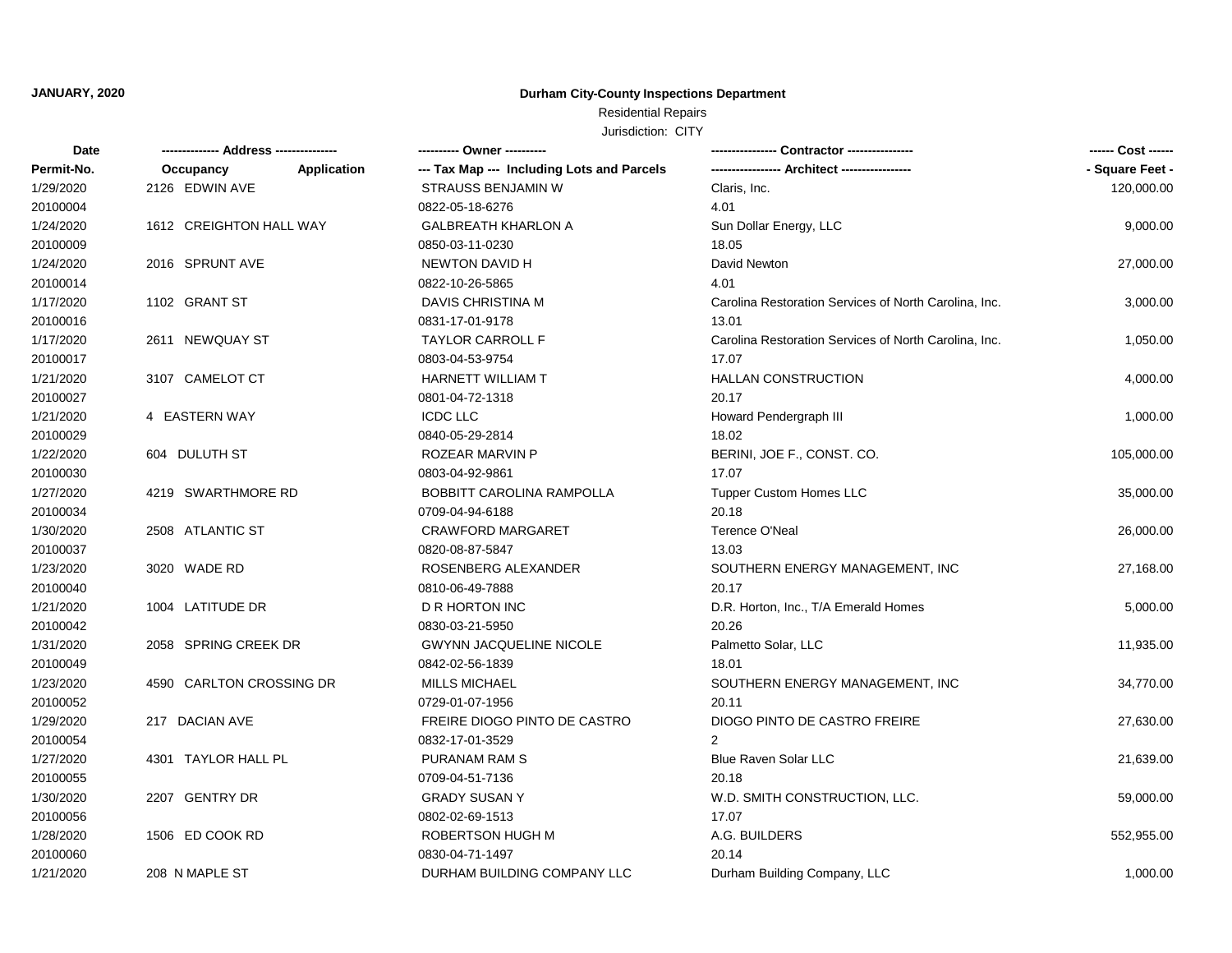# Residential Repairs

| Date       |                       |             |                                            | - Contractor ----------------               | ------ Cost ------ |
|------------|-----------------------|-------------|--------------------------------------------|---------------------------------------------|--------------------|
| Permit-No. | Occupancy             | Application | --- Tax Map --- Including Lots and Parcels |                                             | - Square Feet -    |
| 20100066   |                       |             | 0831-54-42-4472                            | 10.01                                       |                    |
| 1/23/2020  | 1012 OAKLAND AVE      |             | <b>GREENE BETTY M</b>                      | W. D. OSBORNE GENERAL CONTRACTOR, INC.      | 58,468.00          |
| 20100068   |                       |             | 0822-13-14-0194                            | 4.02                                        |                    |
| 1/31/2020  | 1023 W MARKHAM AVE    |             | ADAMS THOMAS H TRUSTEE                     | MACE CONSTRUCTION COMPANY                   | 61,353.00          |
| 20100073   |                       |             | 0822-19-62-5431                            | 3.02                                        |                    |
| 1/13/2020  | 1519 RUFFIN ST        |             | FULLENWIDER PHIFER III                     | Longleaf Building & Restoration Inc.        | 200,000.00         |
| 20100075   |                       |             | 0822-16-84-5891                            | 3.02                                        |                    |
| 1/28/2020  | 236 MONTICELLO AVE    |             | APPOLD STEPHEN                             | Ram Jack T/A Foundation Solutions, LLC      | 10,000.00          |
| 20100085   |                       |             | 0820-09-27-2221                            | 20.07                                       |                    |
| 1/27/2020  | 1422 WOODLAND DR      |             | BLOMMER CATHERINE C REVOCABLE              | Taylor Brothers Construction, LLC           | 17,473.00          |
| 20100089   |                       |             | 0822-16-84-4205                            | 3.02                                        |                    |
| 1/31/2020  | 304 N REYNOLDS AVE    |             | HERNANDEZ LAZARO M                         | <b>Blue Raven Solar LLC</b>                 | 19,917.00          |
| 20100092   |                       |             | 0820-17-02-2230                            | 20.07                                       |                    |
| 1/31/2020  | 703 STARRY SKY DR     |             | SMITH RYAN S                               | <b>Blue Raven Solar LLC</b>                 | 8,425.11           |
| 20100093   |                       |             | 0850-02-97-5558                            | 18.08                                       |                    |
| 1/31/2020  | 804 ATTICUS WAY       |             | <b>GORHAM BERTHA</b>                       | <b>Blue Raven Solar LLC</b>                 | 14,163.00          |
| 20100094   |                       |             | 0758-03-03-0830                            | 20.28                                       |                    |
| 1/31/2020  | 1023 NICKELBY ST      |             | <b>BAKER DONALD L</b>                      | <b>Blue Raven Solar LLC</b>                 | 14,748.00          |
| 20100096   |                       |             | 0758-03-04-7008                            | 20.28                                       |                    |
| 1/31/2020  | 1406 FALLING STAR WAY |             | <b>FOUNTAIN CHRISTOPHER</b>                | <b>Blue Raven Solar LLC</b>                 | 23,343.00          |
| 20100097   |                       |             | 0852-03-44-9026                            | 18.04                                       |                    |
| 1/29/2020  | 5408 RAVENSWOOD PL    |             | FOUREMAN JASON RICHARD                     | Ram Jack T/A Foundation Solutions, LLC      | 4,150.00           |
| 20100098   |                       |             | 0729-04-91-1862                            | 20.10                                       |                    |
| 1/31/2020  | 1211 FARGO ST         |             | MANTE INVESTMENTS INC                      | Gitto Enterprises Inc.                      | 1,000.00           |
| 20100099   |                       |             | 0821-19-72-3142                            | 13.01                                       |                    |
| 1/31/2020  | 1405 N GREGSON ST     |             | MCCABE MATTHEW EDWARD                      | VALUE BUILDING SERVICES, INC.               | 18,500.00          |
| 20100107   |                       |             | 0822-15-74-0510                            | 3.02                                        |                    |
| 1/31/2020  | 320 W TRINITY AVE     |             | <b>SWIRLES SUSAN</b>                       | Project 9 Designs L.L.C.                    | 36,297.00          |
| 20100127   |                       |             | 0822-20-91-3062                            | 2                                           |                    |
| 1/31/2020  | 1024 SANTIAGO ST      |             | <b>BRENNER FAYE</b>                        | SOUTHERN EXPOSURE SUNROOMS                  | 10,380.00          |
| 20100136   |                       |             | 0758-03-23-0703                            | 20.28                                       |                    |
| 1/23/2020  | 1109 GEORGIA AVE      |             | MONSEIN INVESTMENTS LLC                    | BERINI, JOE F., CONST. CO.                  | 1,000.00           |
| 20100151   |                       |             | 0812-12-95-3007                            | 4.01                                        |                    |
| 1/28/2020  | 4819 REVERE RD        |             | <b>JONES MEREDITH</b>                      | Cornerstone Foundation Repair               | 7,500.00           |
| 20100166   |                       |             | 0728-04-62-5178                            | 20.13                                       |                    |
| 1/31/2020  | 3 ARCOLA LN           |             | <b>GERSTEN VICTORIA A TRUSTEE</b>          | YES SOLAR SOLUTIONS - CATE ASSOCIATES, INC. | 27,900.00          |
| 20100178   |                       |             | 0801-03-32-5874                            | 20.17                                       |                    |